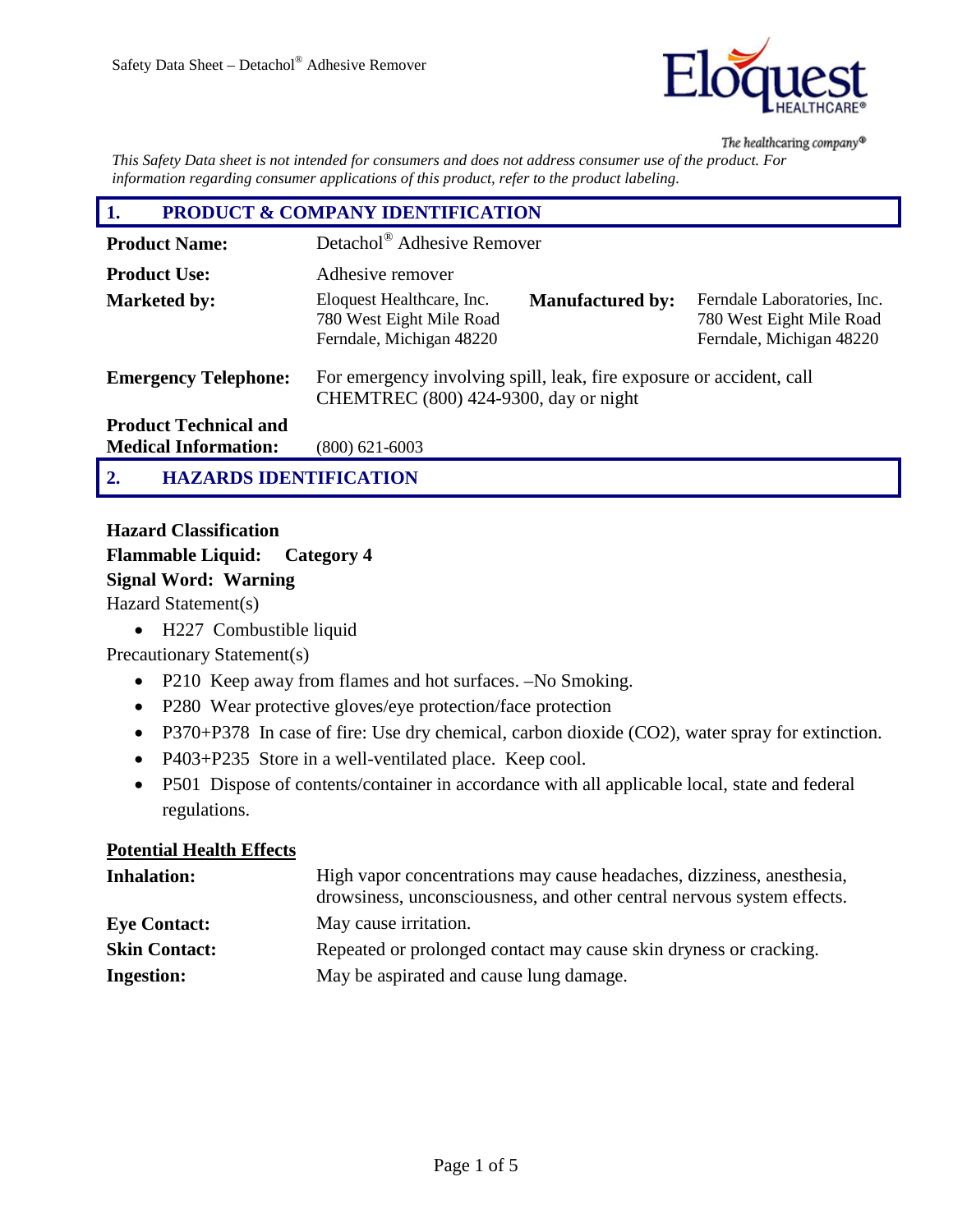

# **National Fire Protection Association (NFPA)**

(estimated) Flammability-2 Reactivity-0

| 3 <sub>1</sub><br><b>COMPOSITION/INFORMATION ON INGREDIENTS</b>                                            |            |                                        |                                                 |
|------------------------------------------------------------------------------------------------------------|------------|----------------------------------------|-------------------------------------------------|
| <b>CAS Number</b><br><b>Exposure Limit in Air</b><br><b>Percent</b><br><b>Chemical Name</b><br>(by weight) |            | (TWA - 8 hours a day/ 5 day work week) |                                                 |
| <b>Odorless Mineral Spirits</b><br>Naphtha (petroleum),<br>hydrotreated heavy                              | 64742-48-9 | $<100\%$                               | $1200 \text{ mg/m}^3 / 175 \text{ ppm}$ (Exxon) |

**Listed Carcinogens:** The following components, present at concentrations of ≥0.1% are listed as carcinogens or potential carcinogens by either the National Toxicology Program (NTP), the International Agency for Research on Cancer (IARC), OSHA or ACGIH: None.

# **4. FIRST AID MEASURES**

| <b>Inhalation:</b><br><b>Eyes:</b><br>Skin:<br><b>Ingestion:</b> | Remove from further exposure. Use adequate respiratory protection. If respiratory<br>irritation, dizziness, nausea, or unconsciousness occurs, seek immediate medical<br>assistance. If breathing has stopped, assist ventilation with a medical device or use mouth-<br>to-mouth resuscitation.<br>Immediately flush eyes with plenty of water. If irritation occurs, get medical attention.<br>Wash contact areas with soap and water. Remove contaminated clothing. Launder<br>contaminated clothing before reuse.<br>Seek immediate medical attention. Do not induce vomiting. |                                                                                                                                                                                                                                                                                                                                                                                     |
|------------------------------------------------------------------|------------------------------------------------------------------------------------------------------------------------------------------------------------------------------------------------------------------------------------------------------------------------------------------------------------------------------------------------------------------------------------------------------------------------------------------------------------------------------------------------------------------------------------------------------------------------------------|-------------------------------------------------------------------------------------------------------------------------------------------------------------------------------------------------------------------------------------------------------------------------------------------------------------------------------------------------------------------------------------|
| 5.                                                               | <b>FIRE FIGHTING</b>                                                                                                                                                                                                                                                                                                                                                                                                                                                                                                                                                               |                                                                                                                                                                                                                                                                                                                                                                                     |
| <b>Extinguishing Media:</b>                                      |                                                                                                                                                                                                                                                                                                                                                                                                                                                                                                                                                                                    | Water fog, $CO2$ foam or dry chemical                                                                                                                                                                                                                                                                                                                                               |
| <b>Special Fire Fighting</b><br><b>Procedures:</b>               |                                                                                                                                                                                                                                                                                                                                                                                                                                                                                                                                                                                    | Hazardous material. Self-contained breathing apparatus and full<br>protective clothing should be worn when fighting chemical fires. Vapors<br>are flammable and heavier than air, may travel across the ground and<br>reach remote ignition sources causing a flashback fire danger.                                                                                                |
| 6.                                                               |                                                                                                                                                                                                                                                                                                                                                                                                                                                                                                                                                                                    | <b>ACCIDENTAL RELEASE MEASURES</b>                                                                                                                                                                                                                                                                                                                                                  |
| <b>Personal Protection:</b><br><b>Notification Procedure:</b>    |                                                                                                                                                                                                                                                                                                                                                                                                                                                                                                                                                                                    | Avoid contact with spilled material. See Section 4 for First Aid advice.<br>Use personal protection recommended in Section 8 of the SDS.<br>U.S. regulations require reporting releases of this material to the<br>environment which exceed the applicable reportable quantity which<br>could reach any waterway. The National Resource Center can be<br>reached at (800) 424-8802. |
| <b>Spill Cleanup Methods:</b>                                    |                                                                                                                                                                                                                                                                                                                                                                                                                                                                                                                                                                                    | Prevent entry into sewers, basements or confined areas. A vapor<br>suppressing foam may be used to reduce vapors. Use clean non-sparking<br>tools to collect absorbed material. Absorb or cover with dry earth, sand                                                                                                                                                                |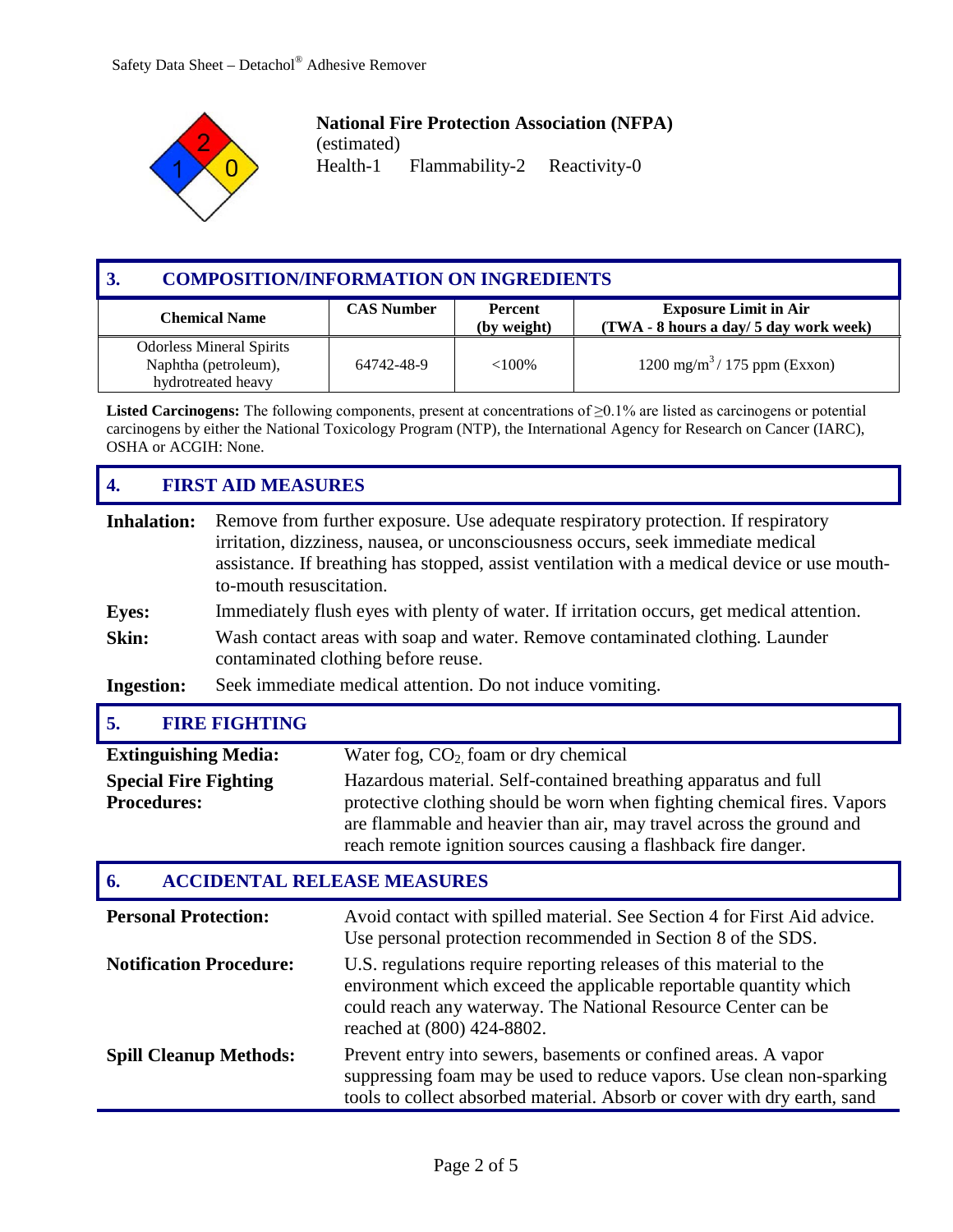## or other non-combustible material and transfer to containers.

# **7. HANDLING AND STORAGE**

| <b>Handling:</b>                                               | Store at controlled room temperature between $59-86^{\circ}F (15-30^{\circ}C)$                                                                                                                                                                                                                                                                      |
|----------------------------------------------------------------|-----------------------------------------------------------------------------------------------------------------------------------------------------------------------------------------------------------------------------------------------------------------------------------------------------------------------------------------------------|
| 8.<br><b>EXPOSURE CONTROLS/PERSONAL PROTECTION</b>             |                                                                                                                                                                                                                                                                                                                                                     |
| <b>Engineering Controls:</b><br><b>Respiratory Protection:</b> | Adequate ventilation so that exposure limits are not exceeded.<br>Not applicable; aerosol formation is extremely unlikely for normal use.<br>When handling large quantities an approved respirator may be used if<br>engineering controls do not maintain airborne contaminant<br>concentrations at a level to adequately protect a workers health. |
| <b>Eye Protection:</b>                                         | None required during normal administration or use of Detachol®<br>Adhesive Remover. When handling large quantities, use approved eye<br>protection to safeguard against potential eye contact.                                                                                                                                                      |
| <b>Protective Clothing:</b>                                    | Prolonged skin contact may require protective gloves.                                                                                                                                                                                                                                                                                               |
| <b>Hygienic Work Practices:</b>                                | Wash hands thoroughly after handling. If working with large quantities<br>of Detachol <sup>®</sup> Adhesive Remover (such as spill clean-up), use chemical<br>and oil resistant gloves and clothing, and appropriate eye protection. No<br>eating, drinking or smoking in area.                                                                     |

## **9. PHYSICAL AND CHEMICAL PROPERTIES**

| Appearance:                                     | Clear orange liquid                 |
|-------------------------------------------------|-------------------------------------|
| Odor:                                           | Characteristic                      |
| <b>Odor threshold:</b>                          | Not Available                       |
| pH:                                             | <b>Essentially neutral</b>          |
| <b>Melting point/freezing point:</b>            | Not Available                       |
| Initial boiling point and boiling range:        | Not Available                       |
| <b>Flash point:</b>                             | $>129^{\circ}F/ > 54^{\circ}C$      |
| <b>Evaporation rate:</b>                        | Not Available                       |
| <b>Upper/lower flammability or explosive</b>    | Flammable Limits (volume % in air): |
| limits:                                         | LEL: $0.7$ UEL: $5.3$               |
| Vapor pressure:                                 | Not Available                       |
| <b>Vapor density:</b>                           | Not Available                       |
| <b>Relative density:</b>                        | Not Available                       |
| <b>Solubility (ies):</b>                        | Not Available                       |
| <b>Partition coeffeiceint: (-octanol/water)</b> | Not Available                       |
| <b>Auto-ignition temperature:</b>               | $475^{\circ}F(246^{\circ}C)$        |
| <b>Decomposition temperature:</b>               | Not Available                       |
| <b>Viscosity:</b>                               | Not Available                       |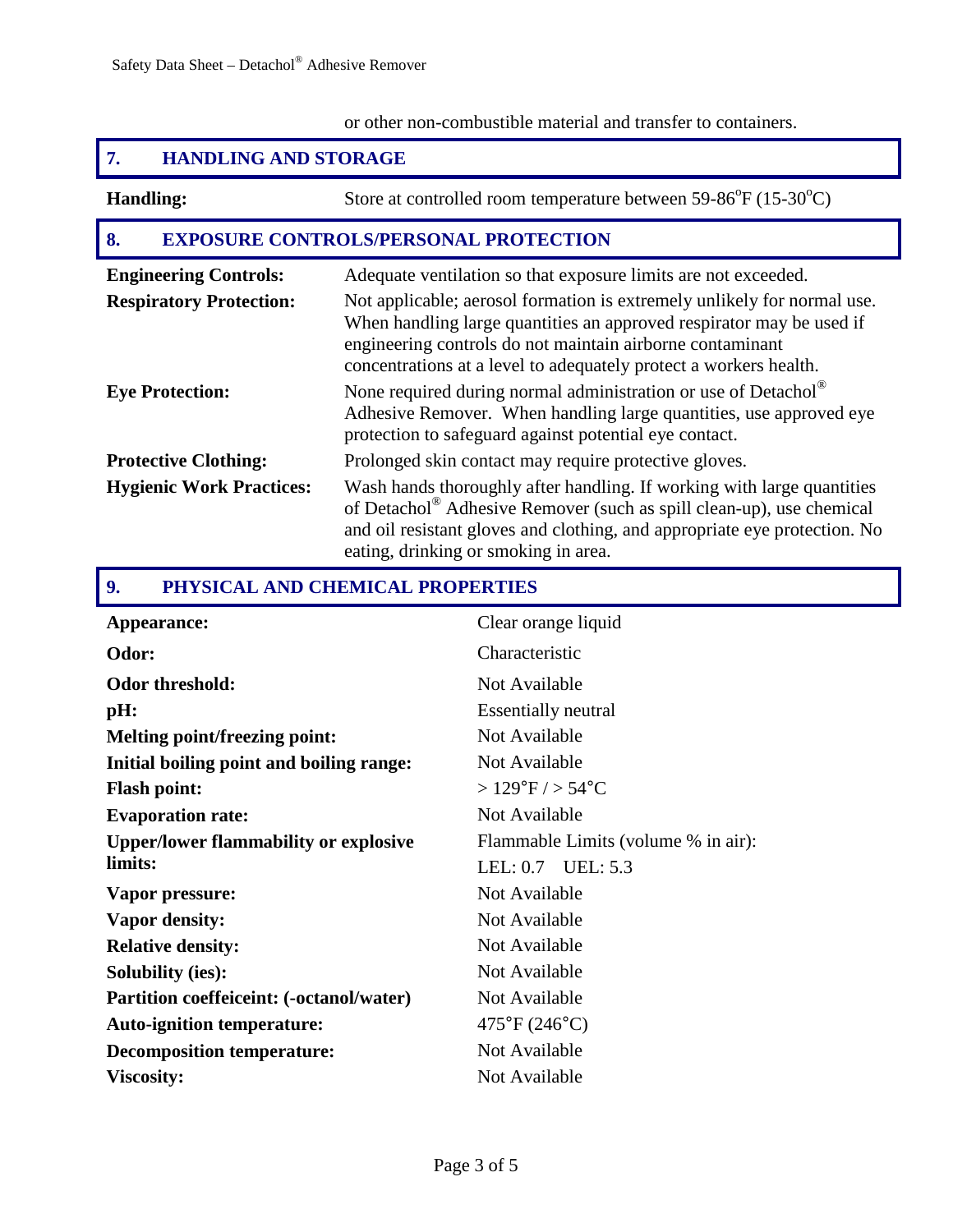## **10. STABILITY AND REACTIVITY**

| <b>Stability:</b>                                  | Stable under normal ambient and anticipated storage and handling<br>conditions of temperature and pressure. |
|----------------------------------------------------|-------------------------------------------------------------------------------------------------------------|
| <b>Conditions to avoid:</b>                        | Avoid heat, sparks, open flames and other ignition sources.                                                 |
| <b>Materials to avoid:</b>                         | Avoid contact with strong oxidizing agents.                                                                 |
| <b>Hazardous Decomposition</b><br><b>Products:</b> | Material does not decompose at ambient temperatures.                                                        |
| <b>Hazardous Polymerization:</b>                   | Will not occur.                                                                                             |

## **11. TOXICOLOGICAL INFORMATION**

Prolonged or repeated skin contact with this product tends to remove skin oils, possibly leading to irritation and dermatitis; however, based on human experience and available toxicological data, this product is judged to be neither a "corrosive" nor an "irritant" by OSHA criteria.

Small amounts of liquid aspirated into the lungs during ingestion or from vomiting may cause chemical pneumonitis or pulmonary edema.

## **12. ECOLOGICAL INFORMATION**

Prevent spilled material from entering sewers, storm drains, other unauthorized drainage systems, and natural waterways. Not expected to be harmful to aquatic organisms or demonstrate chronic toxicity to aquatic organisms.

#### **13. DISPOSAL RECOMMENDATIONS**

For small quantities, product is suitable for burning in an enclosed controlled burner for fuel value or disposal by supervised incineration at very high temperatures to prevent formation of undesirable combustion products. Disposal of the used product may also be regulated due to ignitability, corrosivity, reactivity or toxicity as determined by the Toxicity Characteristic Leaching Procedure (TCLP). For large quantities, any disposal practice must be in compliance with local, state, and federal laws and regulations (contact local or state environmental agency for specific rules). Do not dispose of via sinks, drains, or into immediate environment.

#### **14. TRANSPORT INFORMATION**

Regulatory classification of this product varies.

| Land (DOT):     | Flammable liquid or combustible liquid. This material is not regulated<br>under 49 CFR in a container of 119 gallons or less.  |
|-----------------|--------------------------------------------------------------------------------------------------------------------------------|
| Land (TDG):     | Flammable liquid or combustible liquid. This material is not regulated<br>under 49 CFR in a container of 119 gallons or less.  |
| Sea (IMDG):     | This product is considered a flammable liquid. Bulk or non-bulk<br>packaging: UN1268, Petroleum Distillates, N.O.S., 3, PG III |
|                 | <b>Finished Product:</b> Shipped under Consumer Commodity                                                                      |
| Air (IATA/IMO): | This product is considered a flammable liquid. Bulk or non-bulk<br>packaging: UN1268, Petroleum Distillates, N.O.S., 3, PG III |
|                 | <b>Finished Product:</b> Shipped under Consumer Commodity                                                                      |